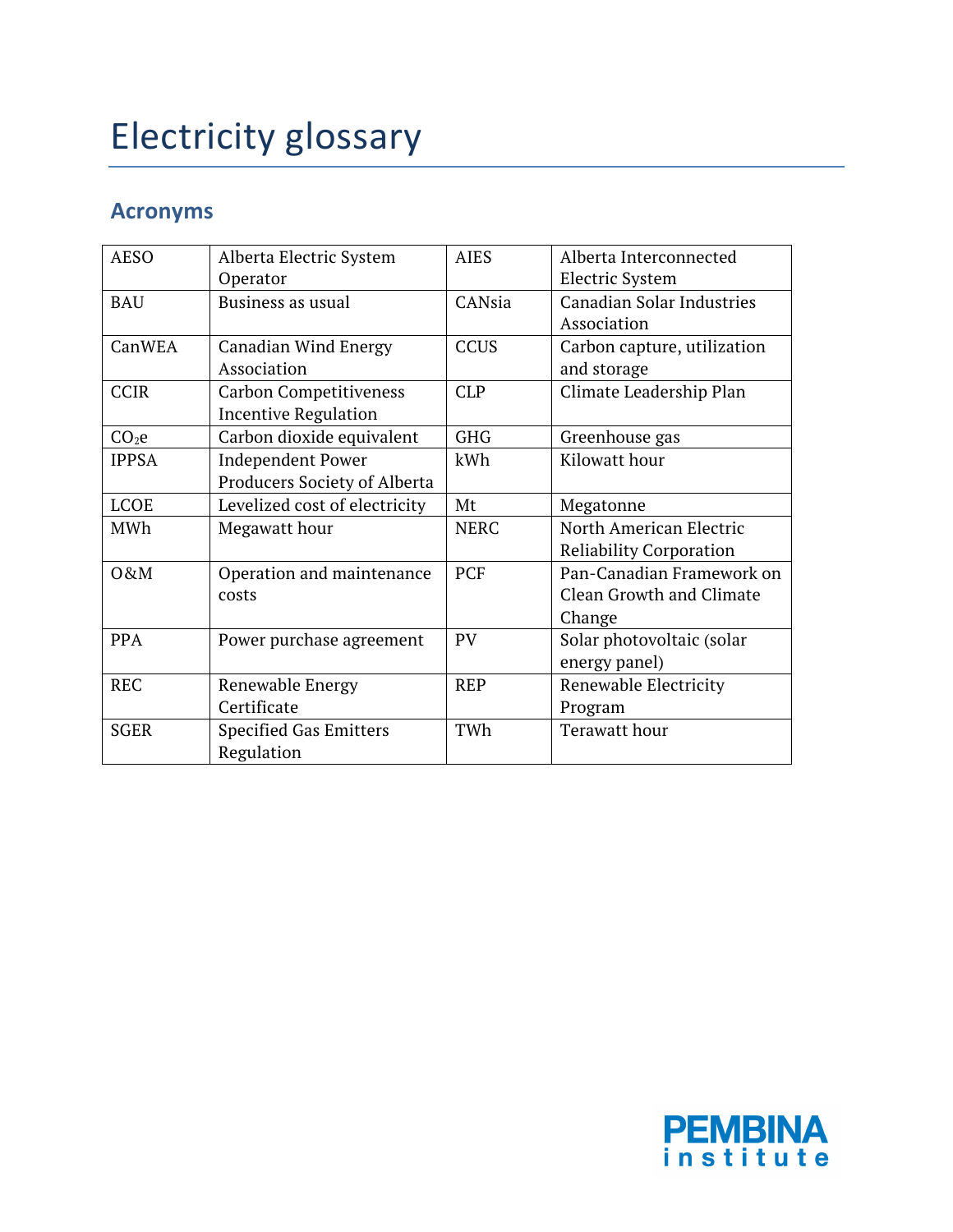## **Definitions**

| <b>Balancing Pool</b> | The Balancing Pool is a separate statuary corporation that was established                           |  |  |
|-----------------------|------------------------------------------------------------------------------------------------------|--|--|
|                       | to manage some financial accounts and some Power Purchase Agreements                                 |  |  |
|                       | (PPAs) when Alberta transitioned to a competitive generation market. It                              |  |  |
|                       | passes its costs and savings to the consumers.                                                       |  |  |
| baseload power        | Baseload refers to power plants capable of operating 24/7 to meet the                                |  |  |
|                       | ongoing electricity minimum demand. With the incorporation of more                                   |  |  |
|                       | variable generation such as wind and solar and the increased need for                                |  |  |
|                       | flexibility, the grid's the definition of baseload power is becoming less clear                      |  |  |
|                       | and relevant.                                                                                        |  |  |
| capacity              | Generation capacity is the maximum amount of electricity a power plant                               |  |  |
|                       | can theoretically produce at any given time.                                                         |  |  |
| capacity factor       | An indicator of how often a power plant supplies electricity at its maximum                          |  |  |
|                       | capacity within a year. In 2017 in Alberta, the capacity factors for                                 |  |  |
|                       | generating technologies were: coal $-67\%$ , combined cycle gas $-49\%$ , wind                       |  |  |
|                       | $-35\%$ , cogeneration $-26\%$ , simple cycle gas $-12\%$ .                                          |  |  |
| carbon capture,       | Technology that captures waste or exhaust carbon dioxide $(CO2)$ produced                            |  |  |
| utilization and       | through the use of fossil fuels in electricity generation and industrial                             |  |  |
| storage (CCUS)        | processes. Capture prevents $CO2$ from entering the atmosphere. Utilization                          |  |  |
|                       | is the use of this captured $CO2$ .                                                                  |  |  |
| <b>CCIR and SGER</b>  | The previous and current regulations on greenhouse gas emissions from                                |  |  |
|                       | large facilities, including electricity generation plants.                                           |  |  |
|                       | The Carbon Competitiveness Incentive Regulation (CCIR) replaced the                                  |  |  |
|                       | Specified Gas Emitters Regulation (SGER) in 2018. CCIR requires facilities                           |  |  |
|                       | to reduce their emission intensities based on an industry-wide benchmark.                            |  |  |
|                       | For electricity, this benchmark is the emission intensity of an efficient                            |  |  |
|                       | natural gas power plant.                                                                             |  |  |
| cogeneration          | Capturing and using the heat electricity generation produces as a                                    |  |  |
|                       | byproduct.                                                                                           |  |  |
| deregulated vs.       | In regulated electricity markets, a single utility company procures and                              |  |  |
| regulated             | delivers electricity to consumers. Every Western province except Alberta                             |  |  |
|                       | operates regulated markets.                                                                          |  |  |
|                       | In deregulated markets, electricity generation is provided through                                   |  |  |
|                       | competitive markets, while regulated utilities still deliver the electricity.                        |  |  |
|                       | Alberta operates a deregulated market.                                                               |  |  |
| dispatched            | When the System Operator instructs a power plant to supply electricity to                            |  |  |
|                       | the grid for a set period of time                                                                    |  |  |
| distribution          | The movement of electricity to consumers. Often refers to lower voltage<br>lines close to consumers. |  |  |
| efficiency            | Decreasing the energy used for each unit of output.                                                  |  |  |
|                       |                                                                                                      |  |  |
| energy storage        | Technologies that allow electricity storage (including pumped water,                                 |  |  |
|                       | compressed air and batteries).                                                                       |  |  |

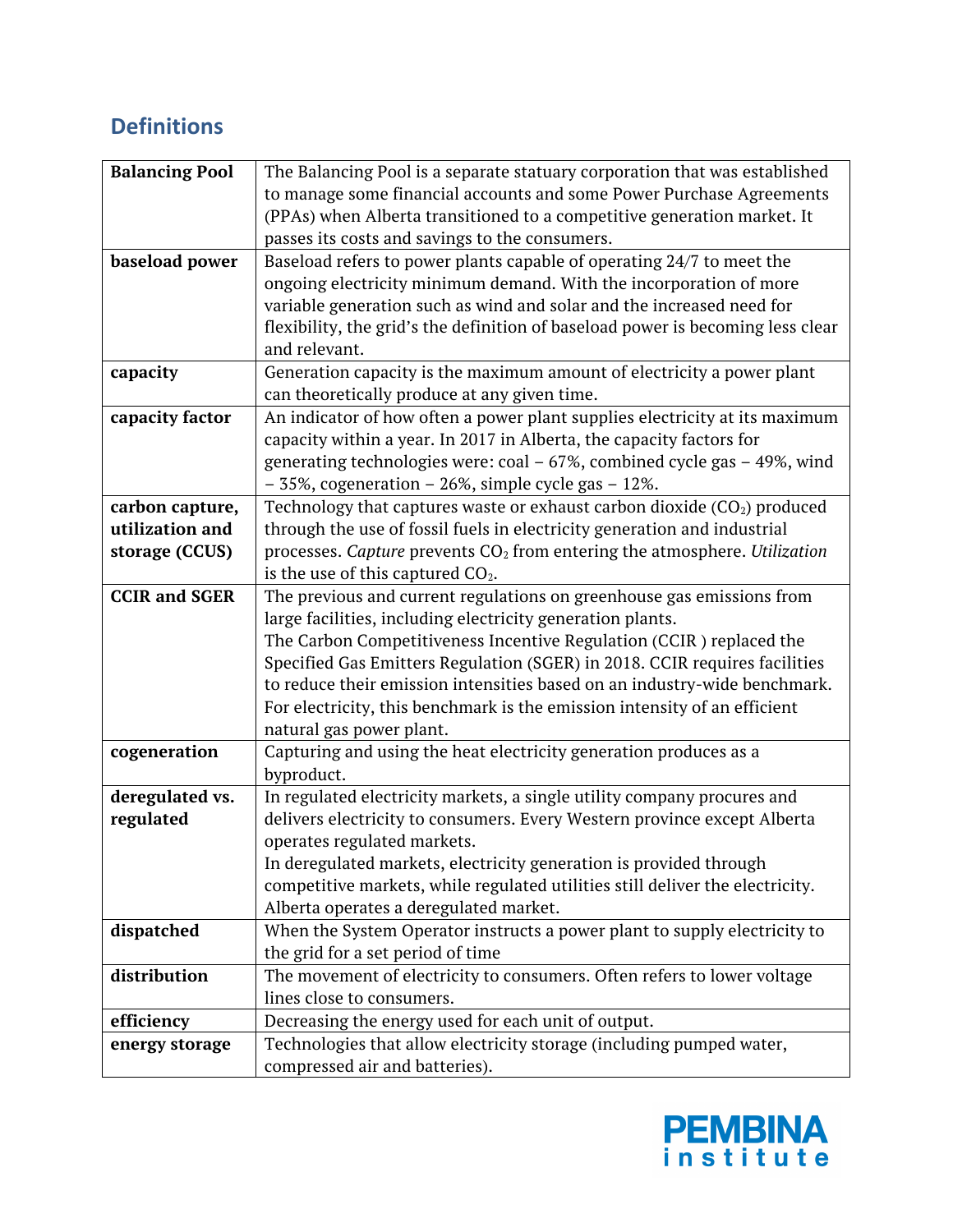| feed-in-tariff        | Any mechanism that establishes a guaranteed price for anyone who wants                                                                |  |  |
|-----------------------|---------------------------------------------------------------------------------------------------------------------------------------|--|--|
|                       | to sell renewable electricity to the grid.                                                                                            |  |  |
| generation            | The amount of electricity produced.                                                                                                   |  |  |
| grid reliability      | An electricity grid's ability to deliver electricity in the quantity and quality                                                      |  |  |
|                       | demanded by users                                                                                                                     |  |  |
| levelized cost of     | LCOE is a figure used to summarize the price of electricity a given                                                                   |  |  |
| electricity           | technology can generate.                                                                                                              |  |  |
| load                  | Anything that consumes electricity. The system load is the total demand for                                                           |  |  |
|                       | electricity in the system.                                                                                                            |  |  |
| microgeneration       | Small-scale electricity or heat generation, typically for domestic or small-                                                          |  |  |
|                       | scale community use.                                                                                                                  |  |  |
| pool price            | The price of a MWh of electricity paid to generators in the wholesale                                                                 |  |  |
|                       | market. Retailers often purchased and electricity and supply it to                                                                    |  |  |
|                       | consumers.                                                                                                                            |  |  |
|                       | When additional renewables are added, prices will be set by lower-cost generation                                                     |  |  |
|                       | Wholesale electricity price                                                                                                           |  |  |
|                       | \$/MWh<br>\$/MWh                                                                                                                      |  |  |
|                       | Wholesale electricity price                                                                                                           |  |  |
|                       |                                                                                                                                       |  |  |
|                       |                                                                                                                                       |  |  |
|                       | Marginal cos<br>expensive<br>expensive<br>high-<br>high-<br>natural gas<br>natural gas                                                |  |  |
|                       | Marginal cos<br>with additional<br>efficiency<br>efficiency<br>renewables<br>natural gas<br>renewables<br>coal<br>coal<br>natural gas |  |  |
|                       | <b>MW</b><br>MW<br>Demand<br>Demand                                                                                                   |  |  |
| <b>Power Purchase</b> | A long-term contract between an electricity generator and a buyer.                                                                    |  |  |
| Agreement             |                                                                                                                                       |  |  |
| (PPA)                 |                                                                                                                                       |  |  |
| ramping &             | Generating facilities often have a range of power outputs they can produce,                                                           |  |  |
| ramp rate             | depending on the fuel and technology. Changing the plant output is known                                                              |  |  |
|                       | as ramping. Ramp rate indicates how fast the ramping happens.                                                                         |  |  |
| reserve margin        | The electricity supply, minus the average peak demand. The minimum                                                                    |  |  |
|                       | reserve margin must be maintained for reliability purposes.                                                                           |  |  |
| reliability           | The electricity system's ability to deliver electricity in the quantity and                                                           |  |  |
|                       | quality demanded. Grid regulators have strict requirements for grid                                                                   |  |  |
|                       | reliability.                                                                                                                          |  |  |
| resilience            | The electricity system's ability to recover from damaging conditions, such                                                            |  |  |
|                       | as black outs, resulting from events such as extreme weather or cyber and                                                             |  |  |
|                       | physical attacks.                                                                                                                     |  |  |
| retail price of       | The price the retailer charges consumers for electricity. Retailers need                                                              |  |  |
| electricity           | Alberta Utilities Commission approval for rate changes.                                                                               |  |  |